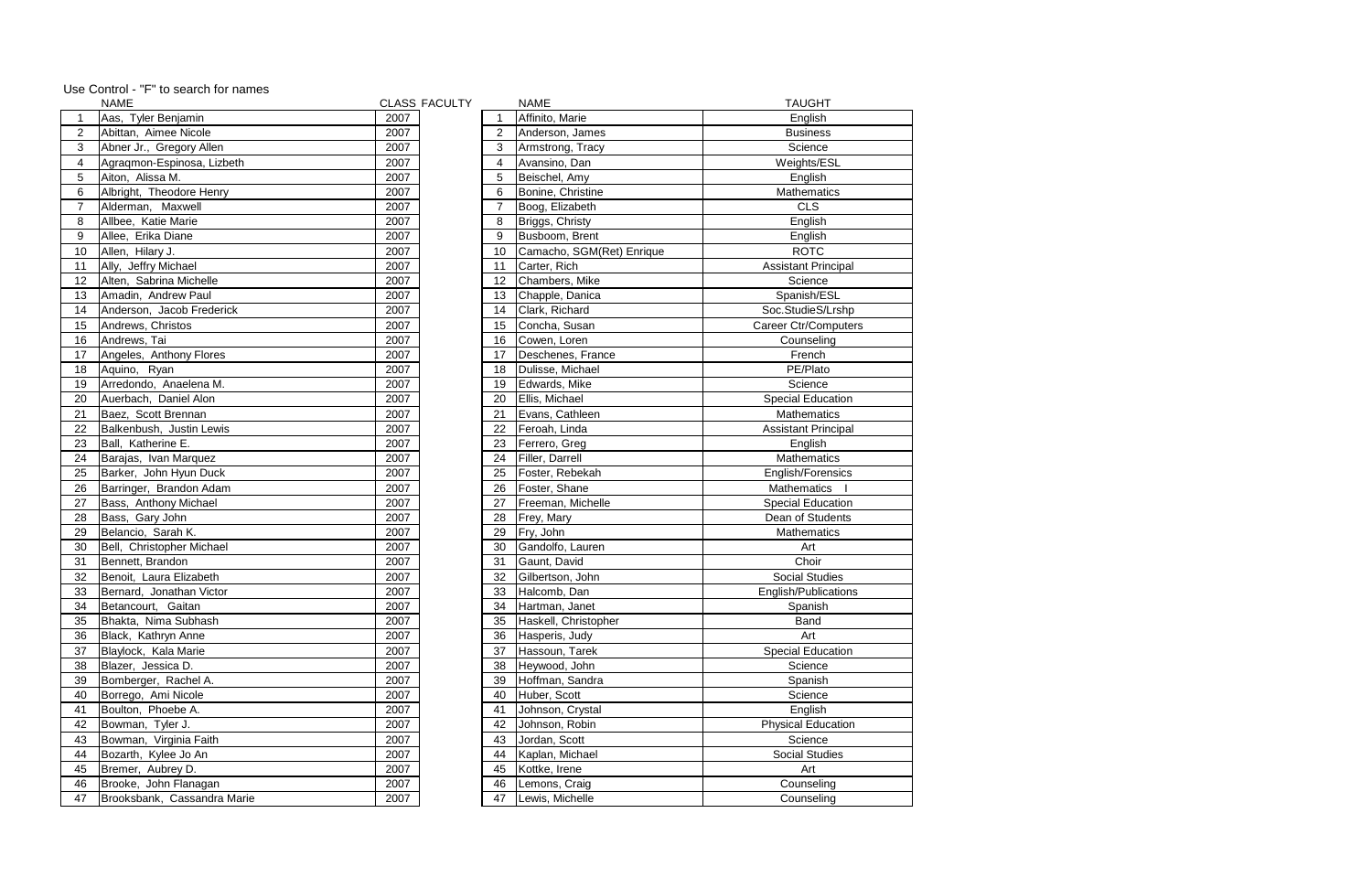| 48 | Brown, Anthony             | 2007 | 48 | Lock, Suneeti           | English                     |
|----|----------------------------|------|----|-------------------------|-----------------------------|
| 49 | Brown, Casey R.            | 2007 | 49 | Lucas, Patricia         | Science                     |
| 50 | Brown, Michael Ryder       | 2007 | 50 | Lysdal, Sandi           | <b>Special Education</b>    |
| 51 | Brown, Robert Alynn        | 2007 | 51 | Macfee, Laurie          | Art                         |
| 52 | Brown, Aimee               | 2007 | 52 | MacKay, Matt            | <b>Business/Computers</b>   |
| 53 | Browne, Vanessa Michelle   | 2007 | 53 | Malvino, Sparrow        | English                     |
| 54 | Burcham, Daniel S.         | 2007 | 54 | Maples, Sue             | Counseling                  |
| 55 | Burt, Ciara Harmonie       | 2007 | 55 | Mattick, Jason          | Mat hematics                |
| 56 | Burton, Tawnee             | 2007 | 56 | Mawson, Amanda          | English                     |
| 57 | Butler, Clayton Thomas     | 2007 | 57 | McCart, Christopher     | <b>Social Studies</b>       |
| 58 | Caldwell, Donald Wayne     | 2007 | 58 | McClellan, Brad         | English                     |
| 59 | Caldwell, Taylor James     | 2007 | 59 | McKillip, Theresa       | English                     |
| 60 | Calhoun, Sarah M.          | 2007 | 60 | Meinert, Michael        | Science                     |
| 61 | Calvert, John Mackenzie    | 2007 | 61 | Moberg, Laura           | <b>Social Studies</b>       |
| 62 | Campanaro, Danielle J.     | 2007 | 62 | Molder, Stephen         | <b>Special Education</b>    |
| 63 | Campbell, Robert K.        | 2007 | 63 | Mortara, Chris          | Mathematics                 |
| 64 | Canak, Sarah J.            | 2007 | 64 | Mosaleh, Enriqueta      | Spanish                     |
| 65 | Carlos, Christopher        | 2007 | 65 | Neace, Hannah           | Drama                       |
| 66 | Carnahan, Scott James      | 2007 | 66 | Ochs, Matthew           | <b>Social Studies</b>       |
| 67 | Carvin, Chad E.            | 2007 | 67 | Ouellette, Patrick      | Math                        |
| 68 | Castel, John Paul          | 2007 | 68 | Pace, Jim               | <b>Plato/Social Studies</b> |
| 69 | Ceccarelli, Angela D.      | 2007 | 69 | Padgett, Pete           | <b>Athletic Director</b>    |
| 70 | Chanti, Ellen Ann          | 2007 | 70 | Peel, Amy               | Science                     |
| 71 | Chavez, Carmen Amalia      | 2007 | 71 | Penaluna, Bill          | Driver's Ed                 |
| 72 | Cherti, Michael Joseph     | 2007 | 72 | Poole, Gabrielle        | English                     |
| 73 | Chheth, Bunhouth           | 2007 | 73 | Porter, Valerie         | Science                     |
| 74 | Chichester, Alex           | 2007 | 74 | Potter, Mike            | Mathematics                 |
| 75 | Childs, Robert A.          | 2007 | 75 | Powers, Keri            | Mathematics                 |
| 76 | Chin, Albert H.            | 2007 | 76 | Quinlan, Diana          | <b>Business</b>             |
| 77 | Christiansen, Travis B.    | 2007 | 77 | Riley, Polly            | <b>Special Education</b>    |
| 78 | Chuan, Bryan C.            | 2007 | 78 | Rillon, SGM(Ret) Ronald | <b>HSROTC</b>               |
| 79 | Cleveland, Laura Ann       | 2007 | 79 | Ross, David             | <b>Social Studies</b>       |
| 80 | Clifford, Alexandra M.     | 2007 | 80 | Rothe, Brian            | <b>Assistant Principal</b>  |
| 81 | Cole, Lindsay Marie        | 2007 | 81 | Rudolph, Joan           | English                     |
| 82 | Connley, Madeline Lillian  | 2007 | 82 | Schnabel, LTC(Ret) J.D. | <b>HSROTC</b>               |
| 83 | Corrao, Cristiana Danielle | 2007 | 83 | Schouweiler, Peter      | <b>Social Studies</b>       |
| 84 | Corthell, Hailey M.        | 2007 | 84 | Sellers, Joe            | PE/Weights                  |
| 85 | Crane, Aaron Robert        | 2007 | 85 | Shoda, Adam             | Science                     |
| 86 | Crawford, Christina R      | 2007 | 86 | Spalka, Monica          | Health                      |
| 87 | Creech, Joyce Renee        | 2007 | 87 | Stefonowics, Jennifer   | Math                        |
| 88 | Cristando, Ryan            | 2007 | 88 | Suarez, Jennifer        | Spanish                     |
| 89 | Cunningham, Kayla Mary     | 2007 | 89 | Sullivan, Robert        | Principal                   |
| 90 | Danielson, Susanne         | 2007 | 90 | Tomac, Jeff             | Counselor                   |
| 91 | Dankworth, Jon Michael     | 2007 | 91 | Van Bavel, Cynthia      | Counseling                  |
| 92 | Davis, Amanda Lee          | 2007 | 92 | Walsh, Liz              | English/Yearbook            |
| 93 | Decardoville, Kevin        | 2007 | 93 | Wendt, Carol            | Mathematics                 |
| 94 | Detomaso, Danielle R.      | 2007 | 94 | Wetzler, Kelly          | <b>Sodcial Studies</b>      |
| 95 | Devega, Norievelle D.      | 2007 | 95 | Whiteley, Barbara       | Library                     |
| 96 | Doerr, Chad M.             | 2007 | 96 | Willis, Jerry           | Orchestra                   |
|    |                            |      |    |                         |                             |

| 48 | Brown, Anthony             | 2007 | 48 | Lock, Suneeti           | English                 |
|----|----------------------------|------|----|-------------------------|-------------------------|
| 49 | Brown, Casey R.            | 2007 | 49 | Lucas, Patricia         | Science                 |
| 50 | Brown, Michael Ryder       | 2007 | 50 | Lysdal, Sandi           | Special Educati         |
| 51 | Brown, Robert Alynn        | 2007 | 51 | Macfee, Laurie          | Art                     |
| 52 | Brown, Aimee               | 2007 | 52 | MacKay, Matt            | Business/Compu          |
| 53 | Browne, Vanessa Michelle   | 2007 | 53 | Malvino, Sparrow        | English                 |
| 54 | Burcham, Daniel S.         | 2007 | 54 | Maples, Sue             | Counseling              |
| 55 | Burt, Ciara Harmonie       | 2007 | 55 | Mattick, Jason          | Mat hematics            |
| 56 | Burton, Tawnee             | 2007 | 56 | Mawson, Amanda          | English                 |
| 57 | Butler, Clayton Thomas     | 2007 | 57 | McCart, Christopher     | Social Studies          |
| 58 | Caldwell, Donald Wayne     | 2007 | 58 | McClellan, Brad         | English                 |
| 59 | Caldwell, Taylor James     | 2007 | 59 | McKillip, Theresa       | English                 |
| 60 | Calhoun, Sarah M.          | 2007 | 60 | Meinert, Michael        | Science                 |
| 61 | Calvert, John Mackenzie    | 2007 | 61 | Moberg, Laura           | Social Studies          |
| 62 | Campanaro, Danielle J.     | 2007 | 62 | Molder, Stephen         | Special Educati         |
| 63 | Campbell, Robert K.        | 2007 | 63 | Mortara, Chris          | Mathematics             |
| 64 | Canak, Sarah J.            | 2007 | 64 | Mosaleh, Enriqueta      | Spanish                 |
| 65 | Carlos, Christopher        | 2007 | 65 | Neace, Hannah           | Drama                   |
| 66 | Carnahan, Scott James      | 2007 | 66 | Ochs, Matthew           | Social Studies          |
| 67 | Carvin, Chad E.            | 2007 | 67 | Ouellette, Patrick      | Math                    |
| 68 | Castel, John Paul          | 2007 | 68 | Pace, Jim               | Plato/Social Stud       |
| 69 | Ceccarelli, Angela D.      | 2007 | 69 | Padgett, Pete           | <b>Athletic Directo</b> |
| 70 | Chanti, Ellen Ann          | 2007 | 70 | Peel, Amy               | Science                 |
| 71 | Chavez, Carmen Amalia      | 2007 | 71 | Penaluna, Bill          | Driver's Ed             |
| 72 | Cherti, Michael Joseph     | 2007 | 72 | Poole, Gabrielle        | English                 |
| 73 | Chheth, Bunhouth           | 2007 | 73 | Porter, Valerie         | Science                 |
| 74 | Chichester, Alex           | 2007 | 74 | Potter, Mike            | Mathematics             |
| 75 | Childs, Robert A.          | 2007 | 75 | Powers, Keri            | Mathematics             |
| 76 | Chin, Albert H.            | 2007 | 76 | Quinlan, Diana          | <b>Business</b>         |
| 77 | Christiansen, Travis B.    | 2007 | 77 | Riley, Polly            | <b>Special Educati</b>  |
| 78 | Chuan, Bryan C.            | 2007 | 78 | Rillon, SGM(Ret) Ronald | <b>HSROTC</b>           |
| 79 | Cleveland, Laura Ann       | 2007 | 79 | Ross, David             | Social Studies          |
| 80 | Clifford, Alexandra M.     | 2007 | 80 | Rothe, Brian            | <b>Assistant Princi</b> |
| 81 | Cole, Lindsay Marie        | 2007 | 81 | Rudolph, Joan           | English                 |
| 82 | Connley, Madeline Lillian  | 2007 | 82 | Schnabel, LTC(Ret) J.D. | <b>HSROTC</b>           |
| 83 | Corrao, Cristiana Danielle | 2007 | 83 | Schouweiler, Peter      | Social Studies          |
| 84 | Corthell, Hailey M.        | 2007 | 84 | Sellers, Joe            | PE/Weights              |
| 85 | Crane, Aaron Robert        | 2007 | 85 | Shoda, Adam             | Science                 |
| 86 | Crawford, Christina R      | 2007 | 86 | Spalka, Monica          | Health                  |
| 87 | Creech, Joyce Renee        | 2007 | 87 | Stefonowics, Jennifer   | Math                    |
| 88 | Cristando, Ryan            | 2007 | 88 | Suarez, Jennifer        | Spanish                 |
| 89 | Cunningham, Kayla Mary     | 2007 | 89 | Sullivan, Robert        | Principal               |
| 90 | Danielson, Susanne         | 2007 | 90 | Tomac, Jeff             | Counselor               |
| 91 | Dankworth, Jon Michael     | 2007 | 91 | Van Bavel, Cynthia      | Counseling              |
| 92 | Davis, Amanda Lee          | 2007 | 92 | Walsh, Liz              | English/Yearbo          |
| 93 | Decardoville, Kevin        | 2007 | 93 | Wendt, Carol            | Mathematics             |
| 94 | Detomaso, Danielle R.      | 2007 | 94 | Wetzler, Kelly          | Sodcial Studie          |
| 95 | Devega, Norievelle D.      | 2007 | 95 | Whiteley, Barbara       | Library                 |
| 96 | Doerr, Chad M.             | 2007 | 96 | Willis, Jerry           | Orchestra               |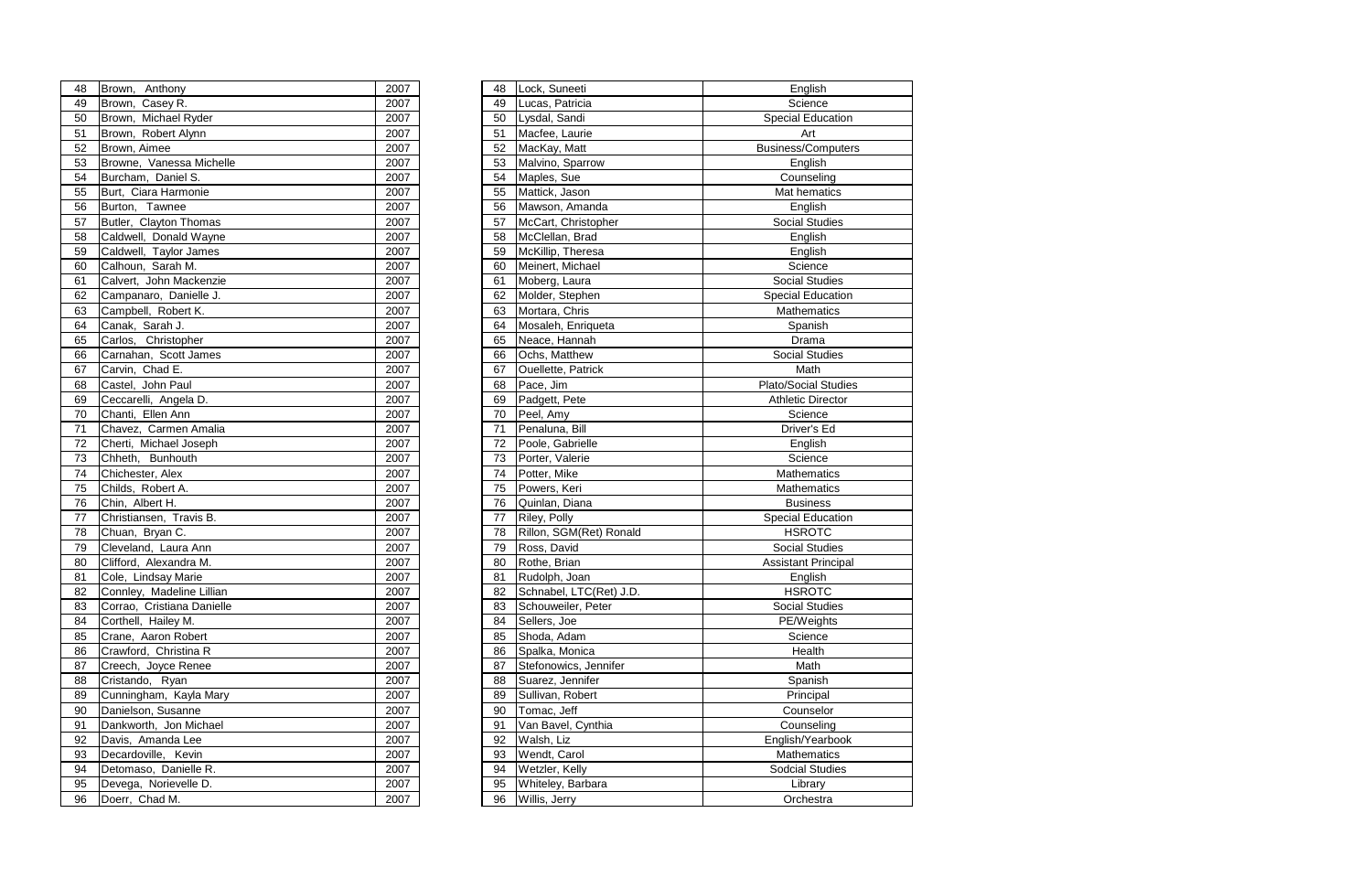| 97 | Jacqueline<br><b>Dorv</b> | 2007 | 97 | Brvon<br>/orthen.        | Mathematics                    |
|----|---------------------------|------|----|--------------------------|--------------------------------|
| 98 | Kyle C.<br><b>IDorv</b>   | 2007 | 98 | Crislee<br>droznv<br>∠au | $ -$<br>Special<br>∣ Educatior |
| 99 | <b>IDowell</b><br>David   | 2007 | 99 | Laura<br>I∠ahm.          | Science                        |

| 97  | Dory, Jacqueline           | 2007 | 97 | Worthen, Bryon    | Mathemati           |
|-----|----------------------------|------|----|-------------------|---------------------|
| 98  | Dory, Kyle C.              | 2007 | 98 | Zadrozny, Crislee | <b>Special Educ</b> |
| 99  | Dowell, David              | 2007 | 99 | Zahm, Laura       | Science             |
| 100 | Draeger, Samantha Jane     | 2007 |    |                   |                     |
| 101 | Draper, Erynn              | 2007 |    |                   |                     |
| 102 | Driggs, Angelica Jewel     | 2007 |    |                   |                     |
| 103 | Dudley, Christopher John   | 2007 |    |                   |                     |
| 104 | Duncan, Brennan            | 2007 |    |                   |                     |
| 105 | Durr, Emily Kathryn        | 2007 |    |                   |                     |
| 106 | Dwyer, Amy                 | 2007 |    |                   |                     |
| 107 | Dwyer, Lauren              | 2007 |    |                   |                     |
| 108 | Eagar, Melissa Anne        | 2007 |    |                   |                     |
| 109 | Edwards, Jeffrey S.        | 2007 |    |                   |                     |
| 110 | Efstratis, Sarah N.        | 2007 |    |                   |                     |
| 111 | Eisert, Ryan Christopher   | 2007 |    |                   |                     |
| 112 | Ekizian, Alexander J.      | 2007 |    |                   |                     |
| 113 | Epstein, Daryl James       | 2007 |    |                   |                     |
| 114 | Eriksen, Brittany          | 2007 |    |                   |                     |
| 115 | Erny, Christina Ashley     | 2007 |    |                   |                     |
| 116 | Espinosa, Teresa D.        | 2007 |    |                   |                     |
| 117 | Evans, David               | 2007 |    |                   |                     |
| 118 | Fant, Lauren M.            | 2007 |    |                   |                     |
| 119 | Felesina, Alyson Justine   | 2007 |    |                   |                     |
| 120 | Fenwick, Ashleigh Michelle | 2007 |    |                   |                     |
| 121 | Fetters, John Lloyd        | 2007 |    |                   |                     |
| 122 | Fischer, Rachel A.         | 2007 |    |                   |                     |
| 123 | Flint, Mathew John         | 2007 |    |                   |                     |
| 124 | Ford, Christopher W.       | 2007 |    |                   |                     |
| 125 | Ford, Nathan Allen         | 2007 |    |                   |                     |
| 126 | Forman, Jordan Diane       | 2007 |    |                   |                     |
| 127 | Franke, Nicole Leigh       | 2007 |    |                   |                     |
| 128 | Freehardt, Samantha L.     | 2007 |    |                   |                     |
| 129 | Freeman, Matthew J.        | 2007 |    |                   |                     |
| 130 | Gaona, Stephanie           | 2007 |    |                   |                     |
| 131 | Garcia, Naomi R.           | 2007 |    |                   |                     |
| 132 | Gardner, Amber E.          | 2007 |    |                   |                     |
| 133 | Garner, Patrick B.         | 2007 |    |                   |                     |
| 134 | Gasaway, Kenneth Paul      | 2007 |    |                   |                     |
| 135 | Gastanaga, Thomas Eugene   | 2007 |    |                   |                     |
| 136 | Gebhardt, Zachery A.       | 2007 |    |                   |                     |
| 137 | Gentry, Amanda Leigh       | 2007 |    |                   |                     |
| 138 | Gerou, Jessica Marie       | 2007 |    |                   |                     |
| 139 | Gettings, Scott D.         | 2007 |    |                   |                     |
| 140 | Gilmore, Justin E.         | 2007 |    |                   |                     |
| 141 | Giudici, Stephanie M.      | 2007 |    |                   |                     |
| 142 | Goin, Dana E.              | 2007 |    |                   |                     |
| 143 | Gonzales, Kimberlina       | 2007 |    |                   |                     |
| 144 | Gonzales, Tania            | 2007 |    |                   |                     |
| 145 | Goodman, Sara Brynne       | 2007 |    |                   |                     |
|     |                            |      |    |                   |                     |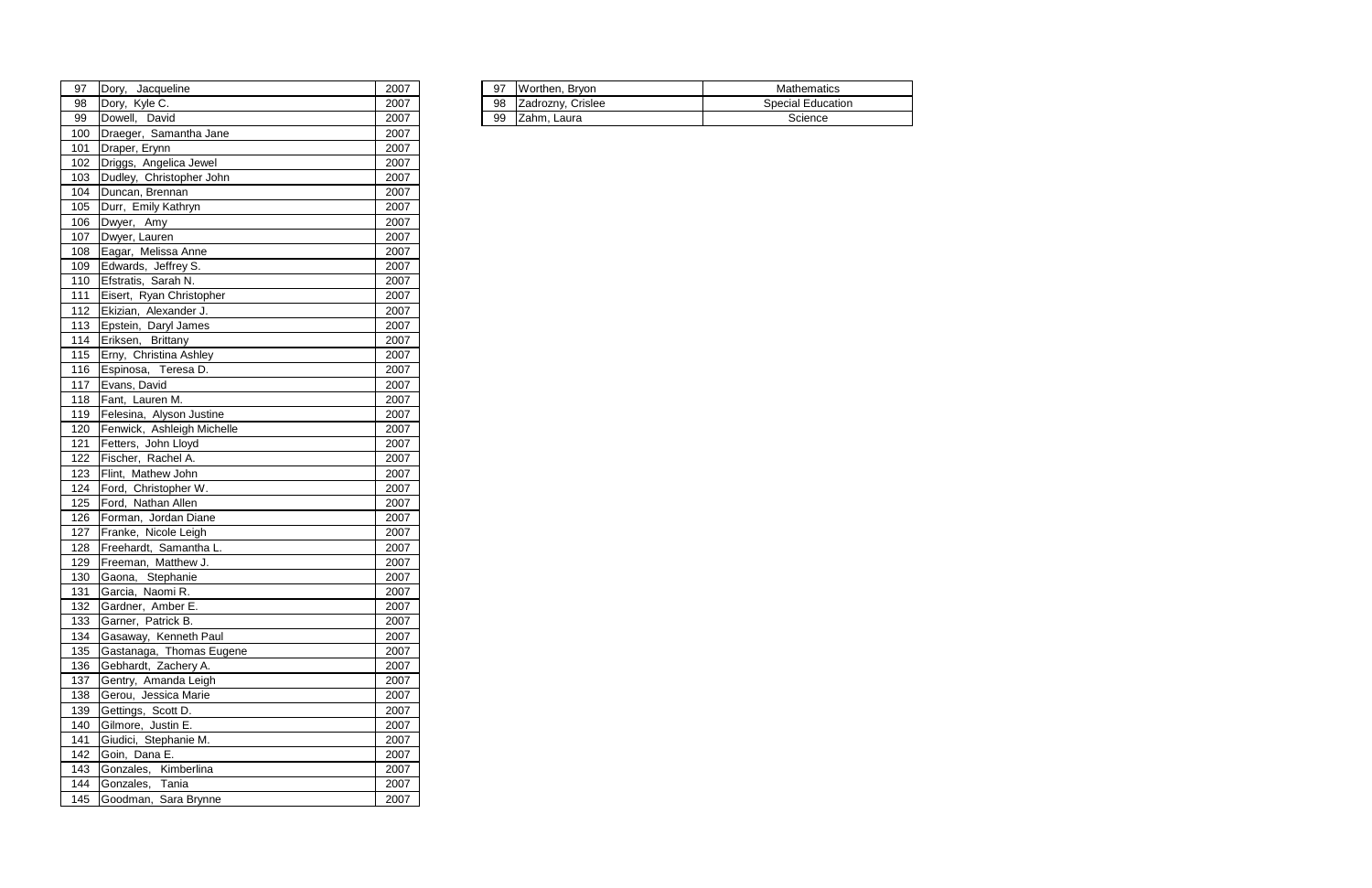| 146 | Goodman, Randy                | 2007 |
|-----|-------------------------------|------|
| 147 | Goss, Alexandria Nicole       | 2007 |
| 148 | Granville, Allison M.         | 2007 |
| 149 | Green, Zachary                | 2007 |
| 150 | Gregory, Kelsey E.            | 2007 |
| 151 | Gruesen, Gwendolyn M.         | 2007 |
| 152 | Guinto, Kathryn Mariz         | 2007 |
| 153 | Gutierrez, Alejandro Cardoza  | 2007 |
| 154 | Gutierrez, Jose Ariel         | 2007 |
| 155 | Guzman, Eric C.               | 2007 |
| 156 | H.Draper, Erynn               | 2007 |
| 157 | Hahn, Anwar Khalil            | 2007 |
| 158 | Halcomb, Hannah Martin        | 2007 |
| 159 | Hallauer, Aaron Lowell        | 2007 |
| 160 | Hampton, Melissa              | 2007 |
| 161 | Hanson, Michael Ann           | 2007 |
| 162 | Hara, Nicholas George         | 2007 |
| 163 | Hayes, Jared                  | 2007 |
| 164 | Helmreich, Mary Alice         | 2007 |
| 165 | Henneberg, Elizabeth S.       | 2007 |
| 166 | Henry, Alexis D.              | 2007 |
| 167 | Henry, David S.               | 2007 |
| 168 | Henson, Brittany Lynn         | 2007 |
| 169 | Herrera, Andres Sanchez       | 2007 |
| 170 | Hettinger, Christopher James  | 2007 |
| 171 | Higgins, Haleigh S.           | 2007 |
| 172 | Higgins, Lily M.              | 2007 |
| 173 | Highfield, Whitney Leigh      | 2007 |
| 174 | Hinman, Alexander J.          | 2007 |
| 175 | Hodgdon, Elizabeth Mary       | 2007 |
| 176 | Hodges, Krista Lee            | 2007 |
| 177 | Hoeck, Donald Alex            | 2007 |
| 178 | Hollen, Adam Paul             | 2007 |
| 179 | Hollen, Jacob D.              | 2007 |
| 180 | Hornby, Megan Kathryn         | 2007 |
| 181 | Howard, Tennille Sylvia-Trish | 2007 |
| 182 | Hoy, Jayme Lauren             | 2007 |
| 183 | Hu, Hetty                     | 2007 |
| 184 | Huerta, Andrea Martinez       | 2007 |
| 185 | Humphrey, Casey M.            | 2007 |
| 186 | Huntley, Hayley E.            | 2007 |
| 187 | Hutchens, Holly Rene          | 2007 |
| 188 | Islam, Schinria Rema          | 2007 |
| 189 | Islam, Shabatun Jamila        | 2007 |
| 190 | Itani, Reem                   | 2007 |
| 191 | Iveson, Austin Halleck        | 2007 |
| 192 | Iveson, Ciera Rose            | 2007 |
| 193 | Jackins, Tyler R.             | 2007 |
| 194 | Jacobs, Molly A.              | 2007 |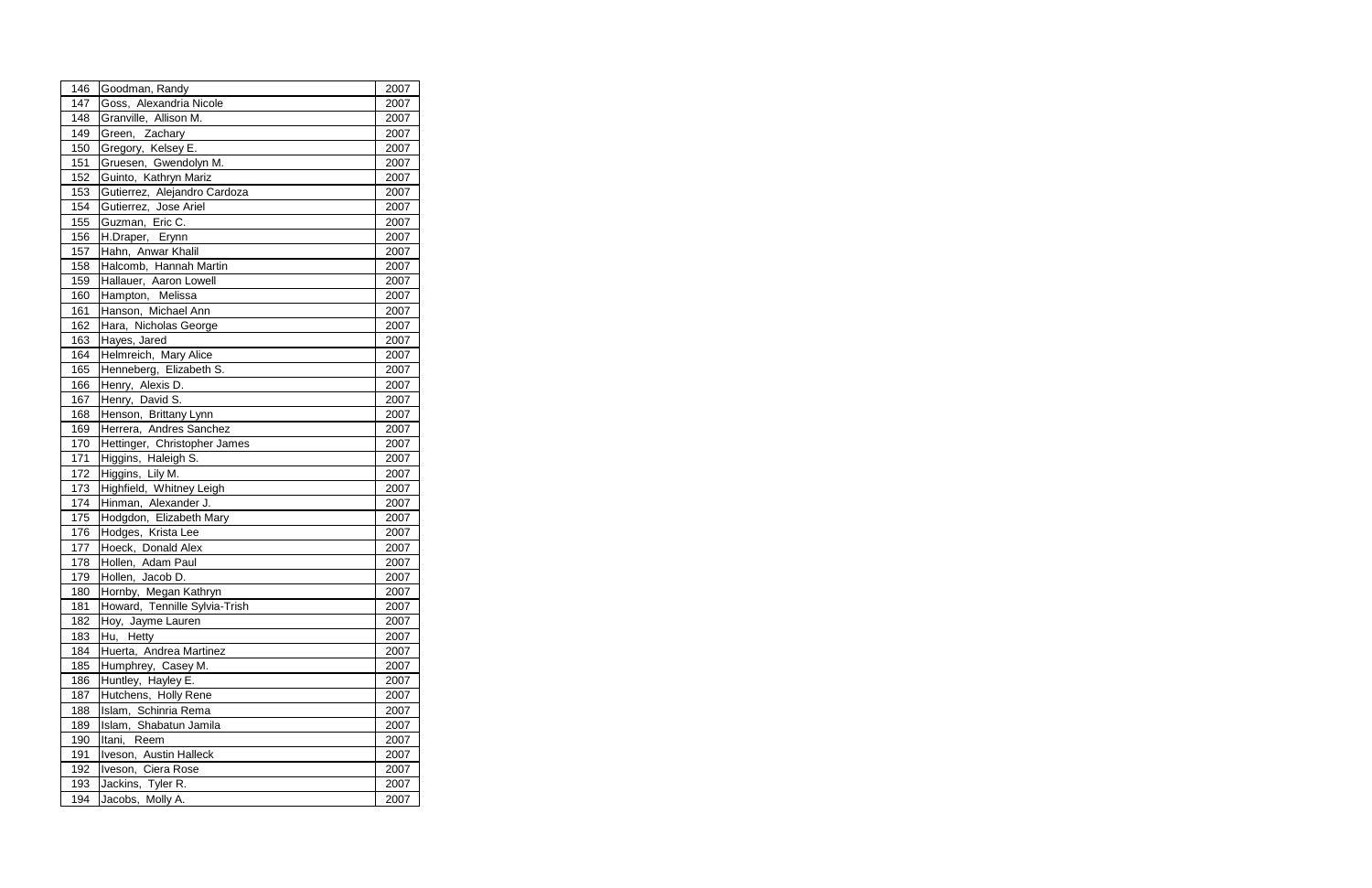| 195 | Jimenez, Dulce Esmeralda | 2007 |  |
|-----|--------------------------|------|--|
| 196 | Johnson, Christopher     | 2007 |  |
| 197 | Johnson, Jaclyn Renee    | 2007 |  |
| 198 | Johnson, James A.        | 2007 |  |
| 199 | Johnson, Travis Wade     | 2007 |  |
| 200 | Jones, Casey A.          | 2007 |  |
| 201 | Joshi, Rahul             | 2007 |  |
| 202 | Juarez, Walter Jacob     | 2007 |  |
| 203 | Kaminkow, David Louis    | 2007 |  |
| 204 | Kanwetz, Alexey D.       | 2007 |  |
| 205 | Kaur, Poonam             | 2007 |  |
| 206 | Kearney, Sarah           | 2007 |  |
| 207 | Keefe, Lindsey           | 2007 |  |
| 208 | Kerr, Andrew Gawley      | 2007 |  |
| 209 | Khan, Shakhawat H.       | 2007 |  |
| 210 | Kiang, Justin            | 2007 |  |
| 211 | Kieu, Alexandra Lichson  | 2007 |  |
| 212 | Kimball, Ashley Breann   | 2007 |  |
| 213 | King, William L.         | 2007 |  |
| 214 | Kinney, Ryan Anthony     | 2007 |  |
| 215 | Kintzer, Anna Christine  | 2007 |  |
| 216 | Klepfer, Michael Lee     | 2007 |  |
| 217 | Knafelc, Jeffrey Myers   | 2007 |  |
| 218 | Knapp, Daniel J.         | 2007 |  |
| 219 | Koffler, Nicole Rae      | 2007 |  |
| 220 | Koontz, Jillian Taylor   | 2007 |  |
| 221 | Krater, Andrew Kenneth   | 2007 |  |
| 222 | Kreidberg, Laura Rebecca | 2007 |  |
| 223 | Kress, Erin Rae          | 2007 |  |
| 224 | Kroll, Cameron Michael   | 2007 |  |
| 225 | Kruper, Julianne A.      | 2007 |  |
| 226 | Kwek, Jameson            | 2007 |  |
| 227 | Laird, Hollis Jeannette  | 2007 |  |
| 228 | Lajeunesse, Nicole E.    | 2007 |  |
| 229 | Landa, Trevor Paul       | 2007 |  |
| 230 | Landers, Jennie Dianne   | 2007 |  |
| 231 | Landry, Lago             | 2007 |  |
| 232 | Lane, Ethan J.           | 2007 |  |
| 233 | Lassiter, Paige Ellen    | 2007 |  |
| 234 | Lattin, Adrienne N.      | 2007 |  |
| 235 | Lavin, Christopher M.    | 2007 |  |
| 236 | Lawrence, John A.        | 2007 |  |
| 237 | Lawrence, Marie E.       | 2007 |  |
| 238 | Leavitt, Jennifer D.     | 2007 |  |
| 239 | Lienert, Jonathan David  | 2007 |  |
| 240 | Lierman, Leala Nicole    | 2007 |  |
| 241 | Lin, Wei Ye              | 2007 |  |
| 242 | Locke, Gage Alexander    | 2007 |  |
| 243 | Lopez, Javier G.         | 2007 |  |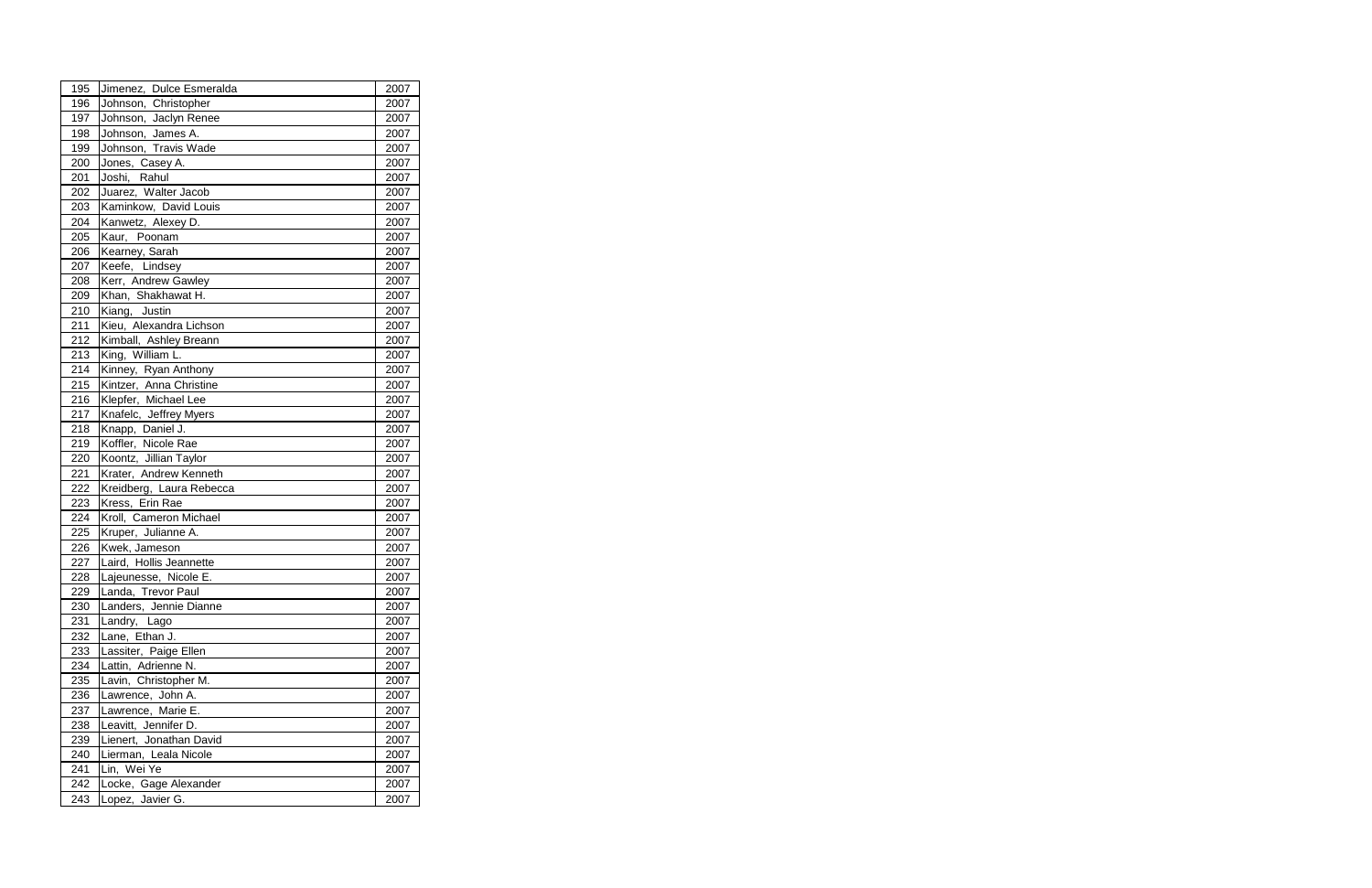| 244        | Lord, Laura F.                                  | 2007         |
|------------|-------------------------------------------------|--------------|
| 245        | Loudenclos, Ashley Faye                         | 2007         |
| 246        | Lowery, Morgan Ray                              | 2007         |
| 247        | Loye, Mckenzie L.                               | 2007         |
| 248        | Lubbe, Melanie T.                               | 2007         |
| 249        | Lucier, Brittany Nicole                         | 2007         |
| 250        | Luippold, Garrett Keith                         | 2007         |
| 251        | Lukas, Zackery                                  | 2007         |
| 252        | Lundgren, Gregory Kent                          | 2007         |
| 253        | Lynch, Andrea Nicole                            | 2007         |
| 254        | Macaluso, Justine Carly                         | 2007         |
| 255        | Macduff, Sean Tyler                             | 2007         |
| 256        | Mah, Byron                                      | 2007         |
| 257        | Mangosing, Allison Rose                         | 2007         |
| 258        | Manson, Morgan Leigh                            | 2007         |
| 259        | Marin, Maximillian L.                           | 2007         |
| 260        | Marquez, Jerica                                 | 2007         |
| 261        | Marsh, Terrence Alexander                       | 2007         |
| 262        | Marshall, Maxwell J.                            | 2007         |
| 263        | Marshall, Kevin J.                              | 2007         |
| 264        | Martin, Drew Thomas                             | 2007         |
| 265        | Martin, Evan T.                                 | 2007         |
| 266        | Martinez Huerta, Andrea                         | 2007         |
| 267        | Martinez, Araceli                               | 2007         |
| 268        | Martinez, Christina                             | 2007         |
| 269        | Mattingly, Alexa J.                             | 2007         |
| 270        | Mattingly, Lauren J.                            | 2007         |
| 271        | Maxwell, Rachel Michelle                        | 2007         |
| 272        | McAlister, Rashonda Lashelle                    | 2007         |
| 273        | McAllister, Emily A.                            | 2007         |
| 274        | McCombs, Morgan Emery                           | 2007         |
| 275        | McDonald, Meta Lydia                            | 2007         |
| 276<br>277 | McGarr, Cara J.                                 | 2007<br>2007 |
| 278        | McGarry, Aaron Joseph<br>McKenzie, Eric Gregory |              |
| 279        | McKinney, Marissa Anne                          | 2007<br>2007 |
| 280        | McLoughlin, Allie N.                            | 2007         |
| 281        | Mead, Jennifer Marie                            | 2007         |
| 282        | Medina, Diana                                   | 2007         |
| 283        | Melancon, Cassandra Allegra                     | 2007         |
| 284        | Menges, Allyson L.                              | 2007         |
| 285        | Miller, Paige Joanne                            | 2007         |
| 286        | Miller, Rachel Ann                              | 2007         |
| 287        | Mingo, Johnathan                                | 2007         |
| 288        | Mock, Casey Shaw                                | 2007         |
| 289        | Monticelli, Chad A.                             | 2007         |
| 290        | Moore III, Timothy lan                          | 2007         |
| 291        | Moore, Amanda Brooke Jordan                     | 2007         |
| 292        | Moore, Chelsea Whitney                          | 2007         |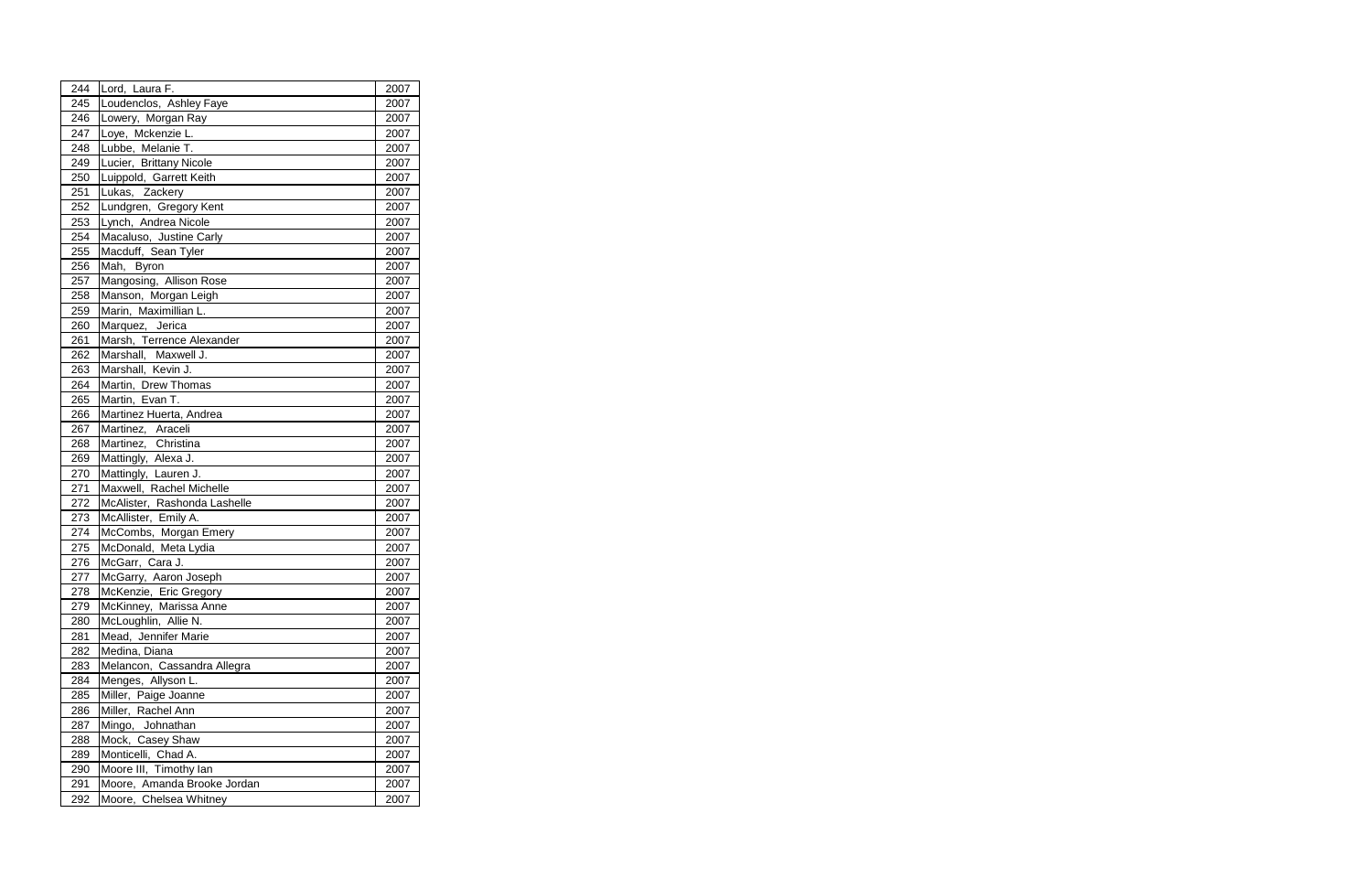| 294<br>Mora, Katelin M.<br>2007<br>Morgan Beesley, Robert B.<br>295<br>2007<br>Morton, Roy Eugene<br>296<br>2007<br>Moschetti, Matthew N.<br>297<br>2007<br>Moyle, Elena N.<br>298<br>2007<br>299<br>Mudge, Luke<br>2007 |  |
|--------------------------------------------------------------------------------------------------------------------------------------------------------------------------------------------------------------------------|--|
|                                                                                                                                                                                                                          |  |
|                                                                                                                                                                                                                          |  |
|                                                                                                                                                                                                                          |  |
|                                                                                                                                                                                                                          |  |
|                                                                                                                                                                                                                          |  |
|                                                                                                                                                                                                                          |  |
| Munson, Jared T.<br>300<br>2007                                                                                                                                                                                          |  |
| Murdock, Britton<br>301<br>2007                                                                                                                                                                                          |  |
| Murray, Graham Evan<br>2007<br>302                                                                                                                                                                                       |  |
| Nash, Bradford Francis<br>303<br>2007                                                                                                                                                                                    |  |
| Nelson, Annelise Bradshaw<br>304<br>2007                                                                                                                                                                                 |  |
| Newcomb, Blake Randle<br>2007<br>305                                                                                                                                                                                     |  |
| 306<br>Nguyan, Brandon<br>2007                                                                                                                                                                                           |  |
| Oakie, Brenton<br>307<br>2007                                                                                                                                                                                            |  |
| O'Connell, Erin Claire<br>2007<br>308                                                                                                                                                                                    |  |
| 309<br>Olds, Brianna Rae<br>2007                                                                                                                                                                                         |  |
| Omaye, Stanley T.<br>310<br>2007                                                                                                                                                                                         |  |
| 311<br>Ondrusova, Barbara<br>2007                                                                                                                                                                                        |  |
| 312<br>Ostomel, Jocelyn A.<br>2007                                                                                                                                                                                       |  |
| Owens, Steven P.<br>313<br>2007                                                                                                                                                                                          |  |
| 314<br>Padilla, Ryan Umadhay<br>2007                                                                                                                                                                                     |  |
| Palmer, Katherine S.<br>315<br>2007                                                                                                                                                                                      |  |
| Palosaari, Andrea Sarah<br>316<br>2007                                                                                                                                                                                   |  |
| 317<br>Parker, Sam Ryan<br>2007                                                                                                                                                                                          |  |
| 318<br>Pascucci, Louis A.<br>2007                                                                                                                                                                                        |  |
| 319<br>Pauletto, Jessica M.<br>2007                                                                                                                                                                                      |  |
| 320<br>Peil, Hilary Jessica<br>2007                                                                                                                                                                                      |  |
| Peitz, Kaitlin M.<br>321<br>2007                                                                                                                                                                                         |  |
| Peralta, Niccolas Adam<br>322<br>2007                                                                                                                                                                                    |  |
| Perez, Hilda<br>323<br>2007                                                                                                                                                                                              |  |
| 324<br>Peterson, Kevin G.<br>2007                                                                                                                                                                                        |  |
| Petry, Perla Eileen<br>325<br>2007                                                                                                                                                                                       |  |
| Pham, Thi<br>326<br>2007                                                                                                                                                                                                 |  |
| Phillips, Eric Michael<br>327<br>2007                                                                                                                                                                                    |  |
| Phung Pham, Kim Thi<br>328<br>2007                                                                                                                                                                                       |  |
| 329<br>Piette, Lyndsay Noelle<br>2007                                                                                                                                                                                    |  |
| Pratt, Camille K.<br>330<br>2007                                                                                                                                                                                         |  |
| Pugh, Brian Patrick<br>331<br>2007                                                                                                                                                                                       |  |
| Pulleyn, Paulina A.<br>2007<br>332                                                                                                                                                                                       |  |
| 333<br>Quinlan, Kellen J.<br>2007                                                                                                                                                                                        |  |
| 334<br>Raack, Kristina<br>2007                                                                                                                                                                                           |  |
| 335<br>Radcliffe, Arthur<br>2007                                                                                                                                                                                         |  |
| 336<br>Ralph, Rebecca N.<br>2007                                                                                                                                                                                         |  |
| 337<br>2007<br>Rangel, Pedro Lopez                                                                                                                                                                                       |  |
| 338<br>Rashidi, Daniel B.<br>2007                                                                                                                                                                                        |  |
| 339<br>Rasmussen, Kristian<br>2007                                                                                                                                                                                       |  |
| 340<br>Reaser, Brooke Catherine<br>2007                                                                                                                                                                                  |  |
| 341<br>Reed, Jessica Jean<br>2007                                                                                                                                                                                        |  |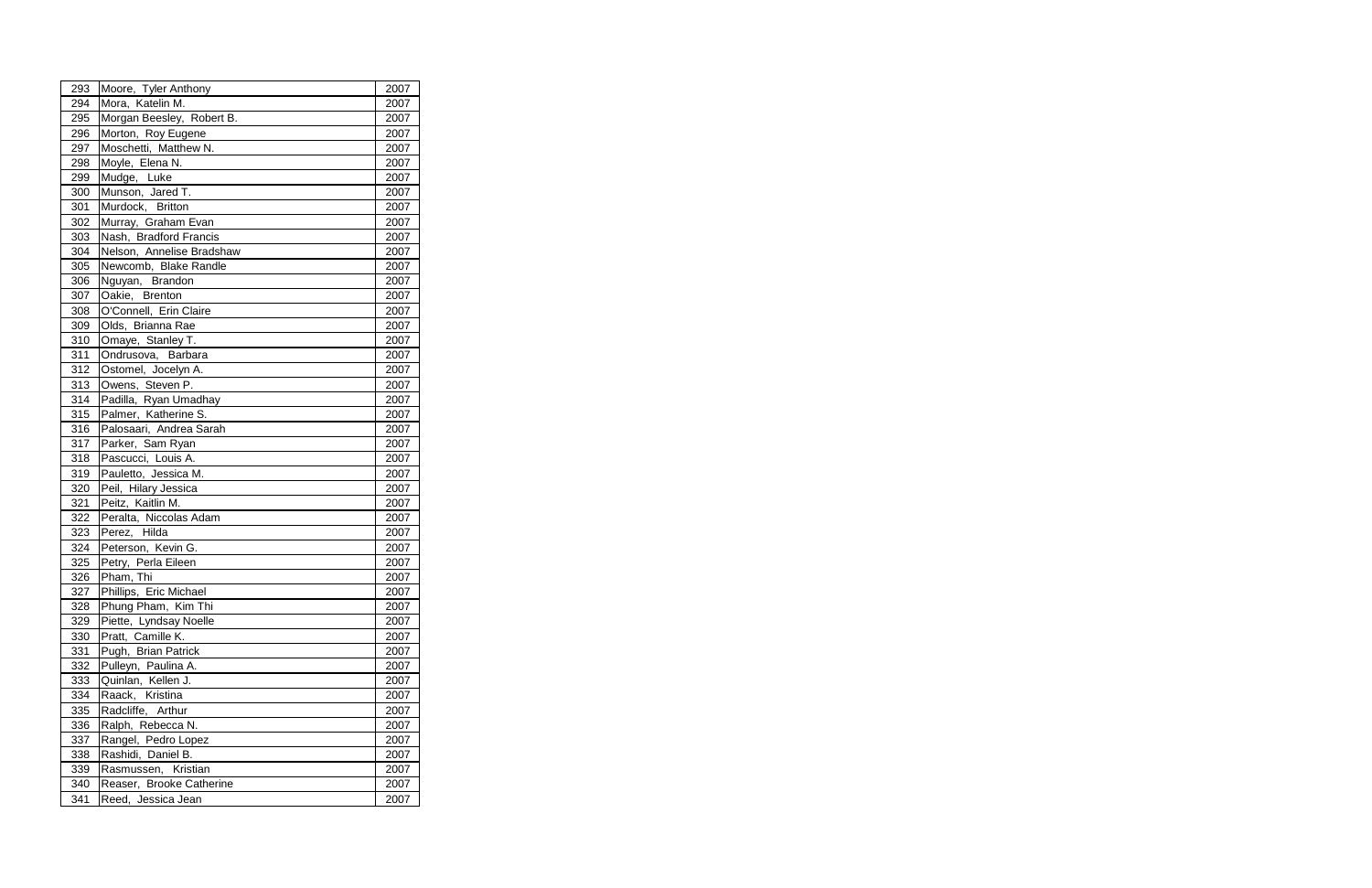| Richeson, William Arthur<br>343<br>2007<br>Riersgard, Lauren M.<br>344<br>2007<br>Riley, Kyle M.<br>345<br>2007<br>Ring, Justin Allen<br>346<br>2007<br>Rippy, Tatiana Alexis<br>347<br>2007<br>Robles, Abraham Torres<br>348<br>2007<br>349<br>Roepke, Peter Hague<br>2007<br>Rogers, Daniel Scott<br>350<br>2007<br>Rolfson, Megan J.<br>351<br>2007<br>Rom, Curtiss J.<br>352<br>2007<br>353<br>Rose, Aleece L.<br>2007<br>Rosenbloom, Max D.<br>354<br>2007<br>Ross, Emily L.<br>355<br>2007<br>Ross, Kyle Joseph<br>356<br>2007<br>357<br>Rosta, Lauren M.<br>2007<br>358<br>Roubo, Whitney Eileen<br>2007<br>Rusk, Jacqueline Danielle<br>359<br>2007<br>Ryan, Conor Robert<br>360<br>2007<br>Ryan, John<br>2007<br>361<br>362<br>Salika, Michael L.<br>2007<br>363<br>Sanchez, Andres<br>2007<br>Sanders, Jack William<br>364<br>2007<br>Sanders, James Robert<br>365<br>2007<br>2007<br>366<br>Sarro Goodman, Randolph Lee<br>Saunders, Julianne Kaitlyn<br>367<br>2007<br>368<br>Savage, Peter Tyler<br>2007<br>Schaffner, Barbara Jean<br>369<br>2007<br>Scheible, Melanie Lyn<br>370<br>2007<br>Schott, Daniel AH<br>371<br>2007<br>372<br>Schuster, Elizabeth A.<br>2007<br>Shaff, Brandon C.<br>373<br>2007<br>Shahnam, Ameen Ryan<br>374<br>2007<br>Shapiro, Joshua<br>375<br>2007<br>Shaw, Alexander Thomas<br>376<br>2007<br>377<br>Sheridan, Cameron S.<br>2007<br>378<br>Shiffer, Marissa Lynn<br>2007<br>Siddharthan, Ragavan V.<br>379<br>2007<br>Silveira, Nathan Brown<br>2007<br>380<br>Simmonds, Rachel Suzanne<br>2007<br>381<br>382<br>Sims, Matthew D.<br>2007<br>383<br>2007<br>Singer, Joseph<br>384<br>Singh, Sunny<br>2007<br>Smee, Andraya Kathleen<br>385<br>2007<br>Smith, Chelsea Seville<br>386<br>2007<br>387<br>Snider, Taylor Brooke<br>2007<br>388<br>Sorrell, Alexandra Nicole<br>2007<br>Spalka, Nicole Michelle<br>389<br>2007 | 342 | Reid, Erica Paige  | 2007 |  |
|---------------------------------------------------------------------------------------------------------------------------------------------------------------------------------------------------------------------------------------------------------------------------------------------------------------------------------------------------------------------------------------------------------------------------------------------------------------------------------------------------------------------------------------------------------------------------------------------------------------------------------------------------------------------------------------------------------------------------------------------------------------------------------------------------------------------------------------------------------------------------------------------------------------------------------------------------------------------------------------------------------------------------------------------------------------------------------------------------------------------------------------------------------------------------------------------------------------------------------------------------------------------------------------------------------------------------------------------------------------------------------------------------------------------------------------------------------------------------------------------------------------------------------------------------------------------------------------------------------------------------------------------------------------------------------------------------------------------------------------------------------------------------------------------------------------------------------------------------------------------------|-----|--------------------|------|--|
|                                                                                                                                                                                                                                                                                                                                                                                                                                                                                                                                                                                                                                                                                                                                                                                                                                                                                                                                                                                                                                                                                                                                                                                                                                                                                                                                                                                                                                                                                                                                                                                                                                                                                                                                                                                                                                                                           |     |                    |      |  |
|                                                                                                                                                                                                                                                                                                                                                                                                                                                                                                                                                                                                                                                                                                                                                                                                                                                                                                                                                                                                                                                                                                                                                                                                                                                                                                                                                                                                                                                                                                                                                                                                                                                                                                                                                                                                                                                                           |     |                    |      |  |
|                                                                                                                                                                                                                                                                                                                                                                                                                                                                                                                                                                                                                                                                                                                                                                                                                                                                                                                                                                                                                                                                                                                                                                                                                                                                                                                                                                                                                                                                                                                                                                                                                                                                                                                                                                                                                                                                           |     |                    |      |  |
|                                                                                                                                                                                                                                                                                                                                                                                                                                                                                                                                                                                                                                                                                                                                                                                                                                                                                                                                                                                                                                                                                                                                                                                                                                                                                                                                                                                                                                                                                                                                                                                                                                                                                                                                                                                                                                                                           |     |                    |      |  |
|                                                                                                                                                                                                                                                                                                                                                                                                                                                                                                                                                                                                                                                                                                                                                                                                                                                                                                                                                                                                                                                                                                                                                                                                                                                                                                                                                                                                                                                                                                                                                                                                                                                                                                                                                                                                                                                                           |     |                    |      |  |
|                                                                                                                                                                                                                                                                                                                                                                                                                                                                                                                                                                                                                                                                                                                                                                                                                                                                                                                                                                                                                                                                                                                                                                                                                                                                                                                                                                                                                                                                                                                                                                                                                                                                                                                                                                                                                                                                           |     |                    |      |  |
|                                                                                                                                                                                                                                                                                                                                                                                                                                                                                                                                                                                                                                                                                                                                                                                                                                                                                                                                                                                                                                                                                                                                                                                                                                                                                                                                                                                                                                                                                                                                                                                                                                                                                                                                                                                                                                                                           |     |                    |      |  |
|                                                                                                                                                                                                                                                                                                                                                                                                                                                                                                                                                                                                                                                                                                                                                                                                                                                                                                                                                                                                                                                                                                                                                                                                                                                                                                                                                                                                                                                                                                                                                                                                                                                                                                                                                                                                                                                                           |     |                    |      |  |
|                                                                                                                                                                                                                                                                                                                                                                                                                                                                                                                                                                                                                                                                                                                                                                                                                                                                                                                                                                                                                                                                                                                                                                                                                                                                                                                                                                                                                                                                                                                                                                                                                                                                                                                                                                                                                                                                           |     |                    |      |  |
|                                                                                                                                                                                                                                                                                                                                                                                                                                                                                                                                                                                                                                                                                                                                                                                                                                                                                                                                                                                                                                                                                                                                                                                                                                                                                                                                                                                                                                                                                                                                                                                                                                                                                                                                                                                                                                                                           |     |                    |      |  |
|                                                                                                                                                                                                                                                                                                                                                                                                                                                                                                                                                                                                                                                                                                                                                                                                                                                                                                                                                                                                                                                                                                                                                                                                                                                                                                                                                                                                                                                                                                                                                                                                                                                                                                                                                                                                                                                                           |     |                    |      |  |
|                                                                                                                                                                                                                                                                                                                                                                                                                                                                                                                                                                                                                                                                                                                                                                                                                                                                                                                                                                                                                                                                                                                                                                                                                                                                                                                                                                                                                                                                                                                                                                                                                                                                                                                                                                                                                                                                           |     |                    |      |  |
|                                                                                                                                                                                                                                                                                                                                                                                                                                                                                                                                                                                                                                                                                                                                                                                                                                                                                                                                                                                                                                                                                                                                                                                                                                                                                                                                                                                                                                                                                                                                                                                                                                                                                                                                                                                                                                                                           |     |                    |      |  |
|                                                                                                                                                                                                                                                                                                                                                                                                                                                                                                                                                                                                                                                                                                                                                                                                                                                                                                                                                                                                                                                                                                                                                                                                                                                                                                                                                                                                                                                                                                                                                                                                                                                                                                                                                                                                                                                                           |     |                    |      |  |
|                                                                                                                                                                                                                                                                                                                                                                                                                                                                                                                                                                                                                                                                                                                                                                                                                                                                                                                                                                                                                                                                                                                                                                                                                                                                                                                                                                                                                                                                                                                                                                                                                                                                                                                                                                                                                                                                           |     |                    |      |  |
|                                                                                                                                                                                                                                                                                                                                                                                                                                                                                                                                                                                                                                                                                                                                                                                                                                                                                                                                                                                                                                                                                                                                                                                                                                                                                                                                                                                                                                                                                                                                                                                                                                                                                                                                                                                                                                                                           |     |                    |      |  |
|                                                                                                                                                                                                                                                                                                                                                                                                                                                                                                                                                                                                                                                                                                                                                                                                                                                                                                                                                                                                                                                                                                                                                                                                                                                                                                                                                                                                                                                                                                                                                                                                                                                                                                                                                                                                                                                                           |     |                    |      |  |
|                                                                                                                                                                                                                                                                                                                                                                                                                                                                                                                                                                                                                                                                                                                                                                                                                                                                                                                                                                                                                                                                                                                                                                                                                                                                                                                                                                                                                                                                                                                                                                                                                                                                                                                                                                                                                                                                           |     |                    |      |  |
|                                                                                                                                                                                                                                                                                                                                                                                                                                                                                                                                                                                                                                                                                                                                                                                                                                                                                                                                                                                                                                                                                                                                                                                                                                                                                                                                                                                                                                                                                                                                                                                                                                                                                                                                                                                                                                                                           |     |                    |      |  |
|                                                                                                                                                                                                                                                                                                                                                                                                                                                                                                                                                                                                                                                                                                                                                                                                                                                                                                                                                                                                                                                                                                                                                                                                                                                                                                                                                                                                                                                                                                                                                                                                                                                                                                                                                                                                                                                                           |     |                    |      |  |
|                                                                                                                                                                                                                                                                                                                                                                                                                                                                                                                                                                                                                                                                                                                                                                                                                                                                                                                                                                                                                                                                                                                                                                                                                                                                                                                                                                                                                                                                                                                                                                                                                                                                                                                                                                                                                                                                           |     |                    |      |  |
|                                                                                                                                                                                                                                                                                                                                                                                                                                                                                                                                                                                                                                                                                                                                                                                                                                                                                                                                                                                                                                                                                                                                                                                                                                                                                                                                                                                                                                                                                                                                                                                                                                                                                                                                                                                                                                                                           |     |                    |      |  |
|                                                                                                                                                                                                                                                                                                                                                                                                                                                                                                                                                                                                                                                                                                                                                                                                                                                                                                                                                                                                                                                                                                                                                                                                                                                                                                                                                                                                                                                                                                                                                                                                                                                                                                                                                                                                                                                                           |     |                    |      |  |
|                                                                                                                                                                                                                                                                                                                                                                                                                                                                                                                                                                                                                                                                                                                                                                                                                                                                                                                                                                                                                                                                                                                                                                                                                                                                                                                                                                                                                                                                                                                                                                                                                                                                                                                                                                                                                                                                           |     |                    |      |  |
|                                                                                                                                                                                                                                                                                                                                                                                                                                                                                                                                                                                                                                                                                                                                                                                                                                                                                                                                                                                                                                                                                                                                                                                                                                                                                                                                                                                                                                                                                                                                                                                                                                                                                                                                                                                                                                                                           |     |                    |      |  |
|                                                                                                                                                                                                                                                                                                                                                                                                                                                                                                                                                                                                                                                                                                                                                                                                                                                                                                                                                                                                                                                                                                                                                                                                                                                                                                                                                                                                                                                                                                                                                                                                                                                                                                                                                                                                                                                                           |     |                    |      |  |
|                                                                                                                                                                                                                                                                                                                                                                                                                                                                                                                                                                                                                                                                                                                                                                                                                                                                                                                                                                                                                                                                                                                                                                                                                                                                                                                                                                                                                                                                                                                                                                                                                                                                                                                                                                                                                                                                           |     |                    |      |  |
|                                                                                                                                                                                                                                                                                                                                                                                                                                                                                                                                                                                                                                                                                                                                                                                                                                                                                                                                                                                                                                                                                                                                                                                                                                                                                                                                                                                                                                                                                                                                                                                                                                                                                                                                                                                                                                                                           |     |                    |      |  |
|                                                                                                                                                                                                                                                                                                                                                                                                                                                                                                                                                                                                                                                                                                                                                                                                                                                                                                                                                                                                                                                                                                                                                                                                                                                                                                                                                                                                                                                                                                                                                                                                                                                                                                                                                                                                                                                                           |     |                    |      |  |
|                                                                                                                                                                                                                                                                                                                                                                                                                                                                                                                                                                                                                                                                                                                                                                                                                                                                                                                                                                                                                                                                                                                                                                                                                                                                                                                                                                                                                                                                                                                                                                                                                                                                                                                                                                                                                                                                           |     |                    |      |  |
|                                                                                                                                                                                                                                                                                                                                                                                                                                                                                                                                                                                                                                                                                                                                                                                                                                                                                                                                                                                                                                                                                                                                                                                                                                                                                                                                                                                                                                                                                                                                                                                                                                                                                                                                                                                                                                                                           |     |                    |      |  |
|                                                                                                                                                                                                                                                                                                                                                                                                                                                                                                                                                                                                                                                                                                                                                                                                                                                                                                                                                                                                                                                                                                                                                                                                                                                                                                                                                                                                                                                                                                                                                                                                                                                                                                                                                                                                                                                                           |     |                    |      |  |
|                                                                                                                                                                                                                                                                                                                                                                                                                                                                                                                                                                                                                                                                                                                                                                                                                                                                                                                                                                                                                                                                                                                                                                                                                                                                                                                                                                                                                                                                                                                                                                                                                                                                                                                                                                                                                                                                           |     |                    |      |  |
|                                                                                                                                                                                                                                                                                                                                                                                                                                                                                                                                                                                                                                                                                                                                                                                                                                                                                                                                                                                                                                                                                                                                                                                                                                                                                                                                                                                                                                                                                                                                                                                                                                                                                                                                                                                                                                                                           |     |                    |      |  |
|                                                                                                                                                                                                                                                                                                                                                                                                                                                                                                                                                                                                                                                                                                                                                                                                                                                                                                                                                                                                                                                                                                                                                                                                                                                                                                                                                                                                                                                                                                                                                                                                                                                                                                                                                                                                                                                                           |     |                    |      |  |
|                                                                                                                                                                                                                                                                                                                                                                                                                                                                                                                                                                                                                                                                                                                                                                                                                                                                                                                                                                                                                                                                                                                                                                                                                                                                                                                                                                                                                                                                                                                                                                                                                                                                                                                                                                                                                                                                           |     |                    |      |  |
|                                                                                                                                                                                                                                                                                                                                                                                                                                                                                                                                                                                                                                                                                                                                                                                                                                                                                                                                                                                                                                                                                                                                                                                                                                                                                                                                                                                                                                                                                                                                                                                                                                                                                                                                                                                                                                                                           |     |                    |      |  |
|                                                                                                                                                                                                                                                                                                                                                                                                                                                                                                                                                                                                                                                                                                                                                                                                                                                                                                                                                                                                                                                                                                                                                                                                                                                                                                                                                                                                                                                                                                                                                                                                                                                                                                                                                                                                                                                                           |     |                    |      |  |
|                                                                                                                                                                                                                                                                                                                                                                                                                                                                                                                                                                                                                                                                                                                                                                                                                                                                                                                                                                                                                                                                                                                                                                                                                                                                                                                                                                                                                                                                                                                                                                                                                                                                                                                                                                                                                                                                           |     |                    |      |  |
|                                                                                                                                                                                                                                                                                                                                                                                                                                                                                                                                                                                                                                                                                                                                                                                                                                                                                                                                                                                                                                                                                                                                                                                                                                                                                                                                                                                                                                                                                                                                                                                                                                                                                                                                                                                                                                                                           |     |                    |      |  |
|                                                                                                                                                                                                                                                                                                                                                                                                                                                                                                                                                                                                                                                                                                                                                                                                                                                                                                                                                                                                                                                                                                                                                                                                                                                                                                                                                                                                                                                                                                                                                                                                                                                                                                                                                                                                                                                                           |     |                    |      |  |
|                                                                                                                                                                                                                                                                                                                                                                                                                                                                                                                                                                                                                                                                                                                                                                                                                                                                                                                                                                                                                                                                                                                                                                                                                                                                                                                                                                                                                                                                                                                                                                                                                                                                                                                                                                                                                                                                           |     |                    |      |  |
|                                                                                                                                                                                                                                                                                                                                                                                                                                                                                                                                                                                                                                                                                                                                                                                                                                                                                                                                                                                                                                                                                                                                                                                                                                                                                                                                                                                                                                                                                                                                                                                                                                                                                                                                                                                                                                                                           |     |                    |      |  |
|                                                                                                                                                                                                                                                                                                                                                                                                                                                                                                                                                                                                                                                                                                                                                                                                                                                                                                                                                                                                                                                                                                                                                                                                                                                                                                                                                                                                                                                                                                                                                                                                                                                                                                                                                                                                                                                                           |     |                    |      |  |
|                                                                                                                                                                                                                                                                                                                                                                                                                                                                                                                                                                                                                                                                                                                                                                                                                                                                                                                                                                                                                                                                                                                                                                                                                                                                                                                                                                                                                                                                                                                                                                                                                                                                                                                                                                                                                                                                           |     |                    |      |  |
|                                                                                                                                                                                                                                                                                                                                                                                                                                                                                                                                                                                                                                                                                                                                                                                                                                                                                                                                                                                                                                                                                                                                                                                                                                                                                                                                                                                                                                                                                                                                                                                                                                                                                                                                                                                                                                                                           |     |                    |      |  |
|                                                                                                                                                                                                                                                                                                                                                                                                                                                                                                                                                                                                                                                                                                                                                                                                                                                                                                                                                                                                                                                                                                                                                                                                                                                                                                                                                                                                                                                                                                                                                                                                                                                                                                                                                                                                                                                                           |     |                    |      |  |
|                                                                                                                                                                                                                                                                                                                                                                                                                                                                                                                                                                                                                                                                                                                                                                                                                                                                                                                                                                                                                                                                                                                                                                                                                                                                                                                                                                                                                                                                                                                                                                                                                                                                                                                                                                                                                                                                           | 390 | Spears, Shireen M. | 2007 |  |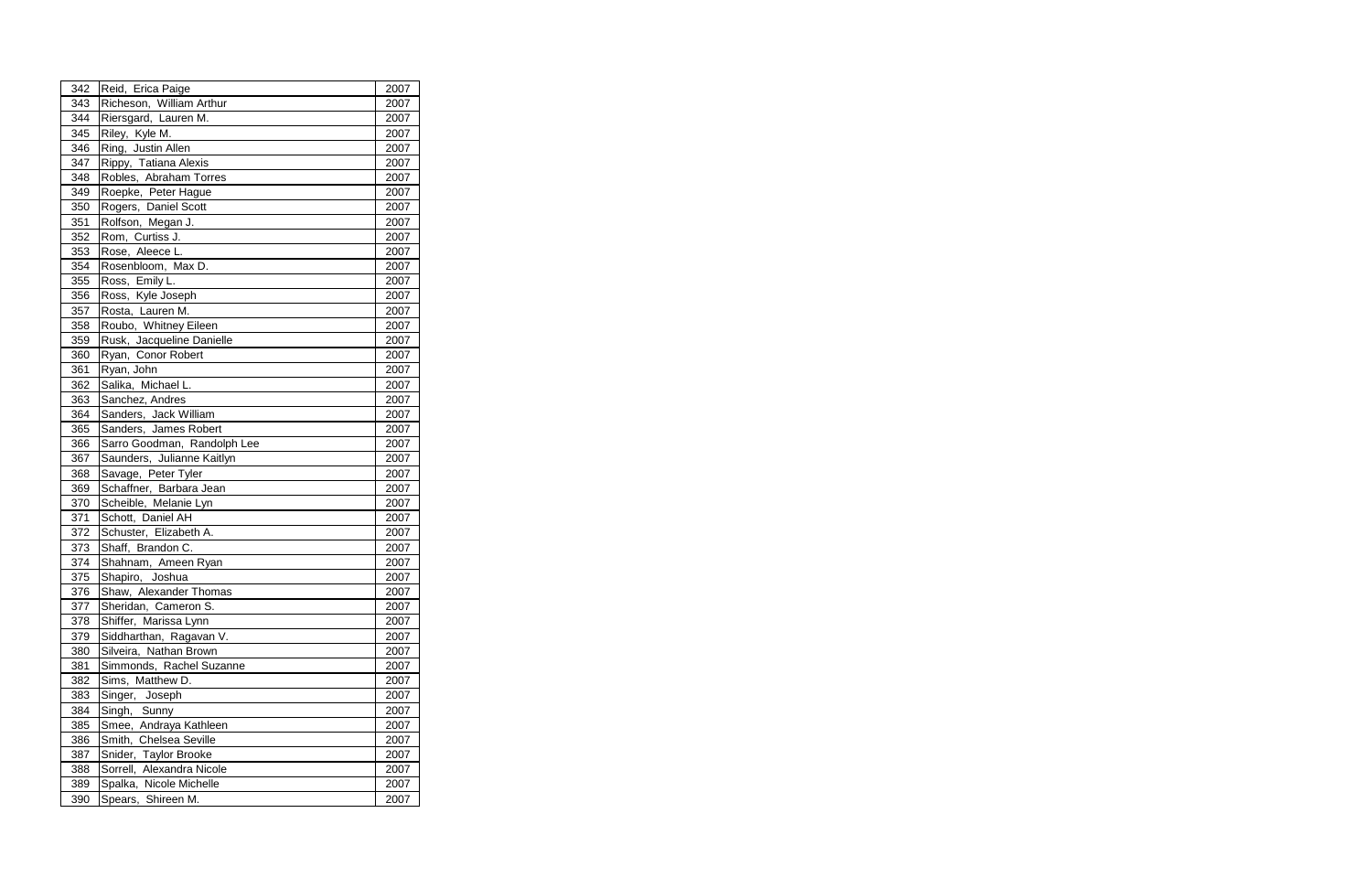| 391 | Spencer, Terry                     | 2007 |
|-----|------------------------------------|------|
| 392 | Sperry, Nicholas William           | 2007 |
| 393 | Spitzer, Daniel B.                 | 2007 |
| 394 | Springgate, Edmund Price           | 2007 |
| 395 | Stevens, Jenae Jeanne              | 2007 |
| 396 | Stever, Caleb Matthew              | 2007 |
| 397 | Stewart, Alex J.                   | 2007 |
| 398 | Stobaugh, Maja L.                  | 2007 |
| 399 | Stokes, Tyler Brett                | 2007 |
| 400 | Stone, Sasha Alexandra             | 2007 |
| 401 | Studebaker, Claire Meredith        | 2007 |
| 402 | Teachout, Jill M.                  | 2007 |
| 403 | Tebbutt, Patrick S.                | 2007 |
| 404 | Temkin, Courtney Therese           | 2007 |
| 405 | Terry, Spencer                     | 2007 |
| 406 | Thornton, Annie Jean               | 2007 |
| 407 | Toa, Chrislynn Uasa                | 2007 |
| 408 | Tomelic, Daniel Alejandro          | 2007 |
| 409 | Tornow, Patrick                    | 2007 |
| 410 | Trent, Annie Opal                  | 2007 |
| 411 | Trexler, Charles C.                | 2007 |
| 412 | Trexler, Susan C.                  | 2007 |
| 413 | Triebel, Adrian Max                | 2007 |
| 414 | Tripp, Cole Warren                 | 2007 |
| 415 | Ullrich, Ashley J.                 | 2007 |
| 416 | Valles Martinez, Christopher Brian | 2007 |
| 417 | Van Reken, Jason Michael           | 2007 |
| 418 | Vanry, Jessica Julie               | 2007 |
| 419 | Vega, Ashley Marie                 | 2007 |
| 420 | Vicks, William S.                  | 2007 |
| 421 | Vikre, Catherine E.                | 2007 |
| 422 | Villegas, Roberto                  | 2007 |
| 423 | Virden, Tyler James                | 2007 |
| 424 | Volk, Jarrod Robert                | 2007 |
| 425 | Wagstaff, Ashley Marie             | 2007 |
| 426 | Wainscoat, Nathaniel Conrad        | 2007 |
| 427 | Walburg, Cameron Scott             | 2007 |
| 428 | Walker, William D.                 | 2007 |
| 429 | Ward, Elizabeth Erin               | 2007 |
| 430 | Ward, Grace K.                     | 2007 |
| 431 | Ward, Sydney Anne                  | 2007 |
| 432 | Warner, David Lee                  | 2007 |
| 433 | Warren, Jenessa Christina          | 2007 |
| 434 | Webb, Michael Anthony              | 2007 |
| 435 | Wedertz, Kristi Marie              | 2007 |
| 436 | Wei,<br>Xuan                       | 2007 |
| 437 | Weller, Brianna Catherine          | 2007 |
| 438 | Wesnousky, Judson Campbell         | 2007 |
| 439 | West, Corey Steven                 | 2007 |